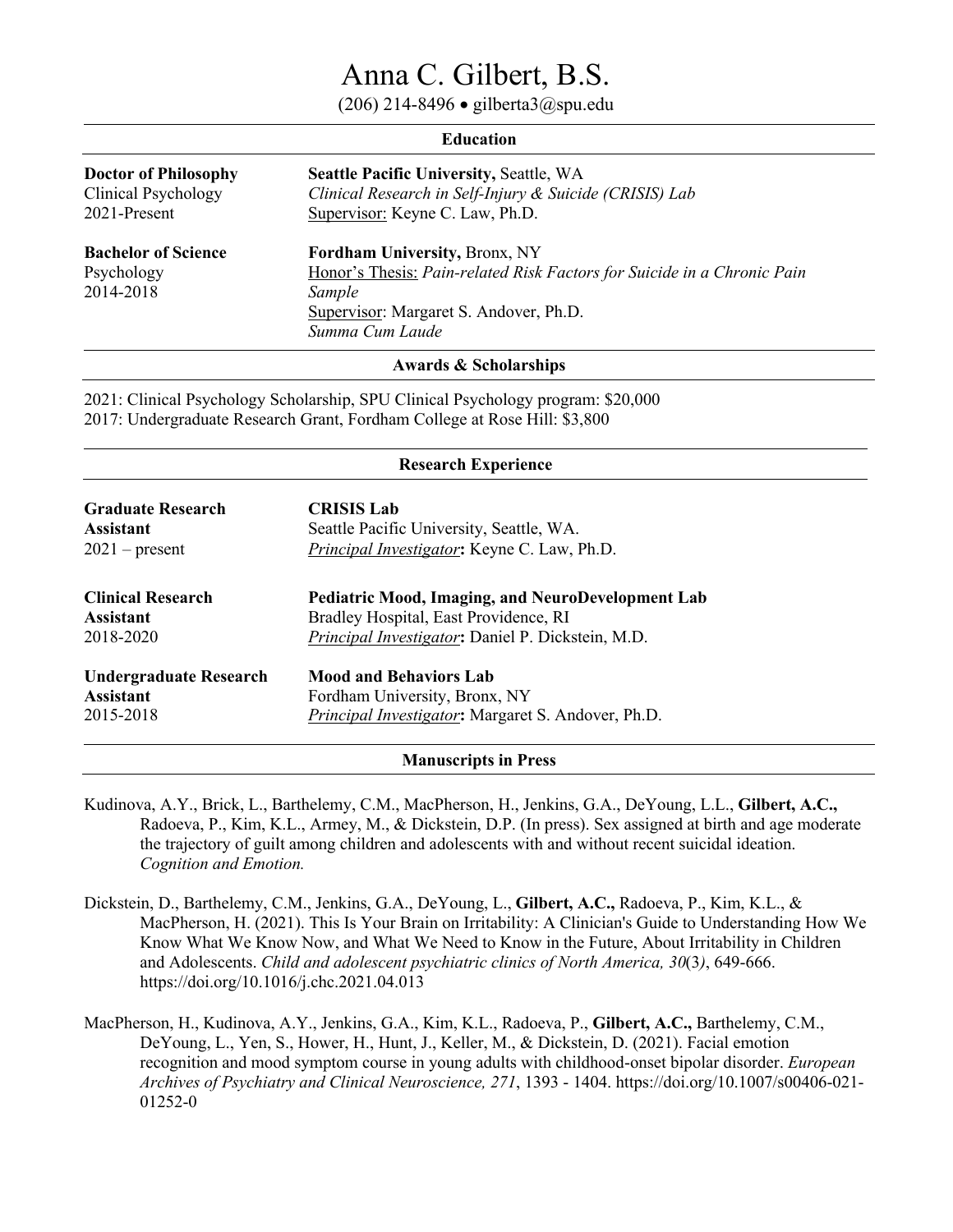- MacPherson, H., Kudinova, A.Y., Schettini, E., Jenkins, G.A., **Gilbert, A.C.,** Thomas, S.A., Kim, K.L., Radoeva, P., Fenerci, R.L., Yen, S., Hower, H., Hunt, J., Keller, M., & Dickstein, D. (2021). Relationship between cognitive flexibility and subsequent course of mood symptoms and suicidal ideation in young adults with childhood-onset bipolar disorder. *European Child & Adolescent Psychiatry*, 1-14. https://doi.org/10.1007/s00787-020-01688-0
- **Gilbert, A.C.,** DeYoung, L.L., Barthelemy, C.M., Jenkins, G.A., MacPherson, H.A., Kim, K.L., Kudinova, A.Y., Radoeva, P.D., & Dickstein, D.P. (2020) The Treatment of Suicide and Self-Injurious Behaviors in Children and Adolescents. *Current Treatment Options in Psychiatry, 7*, 39–52. https://doi.org/10.1007/s40501-020-00201-3
- Radoeva, P.D., Jenkins, G.A., Schettini, E., **Gilbert, A.C.,** Barthelemy, C.M., DeYoung, L.L., Kudinova, A.Y., Kim, K.L., MacPherson, H.A., & Dickstein, D.P. (2020). White Matter Correlates of Cognitive Flexibility in Youth with Bipolar Disorder and Typically Developing Children and Adolescents. *Psychiatry Research: Neuroimaging, 305.* https://doi.org/10.1016/j.pscychresns.2020.111169
- Kim, K.L., Galione, J., Schettini, E., DeYoung, L.L., **Gilbert, A.C.,** Jenkins, G.A., Barthelemy, C.M., MacPherson, H.A., Radoeva, P., Kudinova, A.Y., & Dickstein, D.P. (2020). Do styles of emotion dysregulation differentiate adolescents engaging in non-suicidal self-injury from those attempting suicide? *Psychiatry Research, 291.* https://doi.org/10.1016/j.psychres.2020.113240
- Kudinova, A.Y., MacPherson, M.A., Musella, K., Schettini, E., **Gilbert, A.C.,** Jenkins, G.A., Clark, L., Dickstein, D.P. (2020). Maladaptive personality traits and the course of suicidal ideation in young adults with bipolar disorder: Cross-sectional and prospective approaches. *Suicide & Life-Threatening Behavior*, *10*. https://doi.org/10.1111/sltb.12684
- Kudinova, A.Y., MacPherson, H., Schettini, E., **Gilbert, A.C.,** Jenkins, G.A., Musella, K., Philip, N., Clark, L., & Dickstein, D. (2019). S142. Personality Traits and the Course of Bipolar Disorder Symptoms Among Young Adults: Cross Sectional and Prospective Approaches. *Biological Psychiatry, 85*. https://doi.org/10.1016/j.biopsych.2019.03.893

## **Manuscripts Under Review**

Babcock Fenerci, R. L., Jenkins. G. A., **Gilbert, A. C.,** Schettini, E., Musella, K., MacPherson, H. A., Kim, K. L., Kudinova, A. Y., Radoeva, P. D., & Dickstein, D. P. (under review). *Maltreatment History and Reasons for Self-Injurious Behavior Among Adolescents Engaged in Non-Suicidal Self-Injury vs. Adolescents Who Attempted Suicide.* 

### **Manuscripts in Preparation**

- **Gilbert, A.C.,** Jenkins, G.A., & Andover, M.S. (in preparation). *Examining the Roles of Depression and Pain-Related Risk Factors for Suicide in a Chronic Pain Sample.*
- Jacobson, S. V., **Gilbert, A. C.,** Widman, C., Law, K. C., & Ammerman, B. A. (in preparation). *Differences in NSSI Severity and Suicidal Behaviors among LGBTQ+ and Heterosexual Adults.*
- O'Loughlin, C.M., Thorton, K., **Gilbert, A.C.,** Law, K.C., Ammerman, B.A. (in preparation). *Association Between Self-Injurious Thoughts and Behaviors and Reactions to Disclosures of NSSI and Unwanted Sexual Experiences.*
- O'Connell, K.L., Hassler, M., Moreira, N., Barnette, B., Gilbert, A.C., Widman, C., & Law, K.C. (In Preparation). *The Association Between Help-seeking Means and Outcomes for 9-1-1 Suicide-Related Calls.*